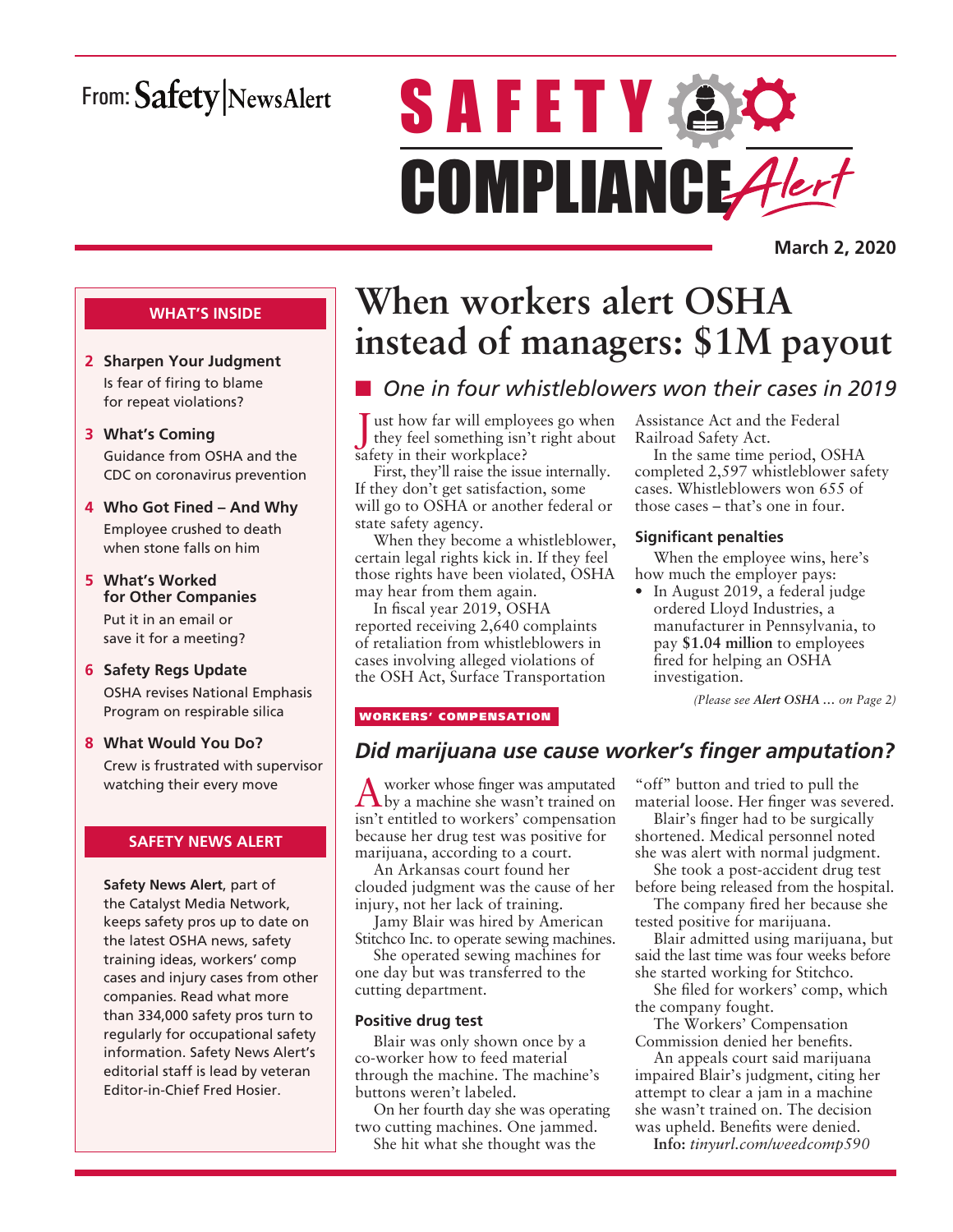### HAZARDOUS EXPOSURE

## **OSHA: Pay fired employee \$103,000**

AMichigan school district was ordered to pay \$102,905 to an employee who was fired after reporting employee and student exposure to asbestos and pesticides.

OSHA ordered the Dearborn Heights School District to reinstate the employee and pay back wages, and other compensation for unjustly disciplining, discrediting and firing the worker.

### **Publicly disputed complaints**

The fired employee was one of two key witnesses in a federal investigation into a 2012 whistleblower complaint involving asbestos exposure at the public school. The employee also reported potential exposure of pesticide at the school in 2016.

OSHA's investigation into both incidents found the school district publicly disputed the complaints and media reports of potential hazards.

The district also used its website to accuse the two employees of spreading misinformation and causing a public



**EDITOR-IN-CHIEF: FRED HOSIER** FHOSIER@PBP.COM

EDITOR: MERRIELL MOYER MANAGING EDITOR: RICH HENSON PRODUCTION EDITOR: AMY JACOBY EDITORIAL DIRECTOR: CURT BROWN

*Safety Compliance Alert* (ISSN 1077-9787), March 2, 2020, Vol. 26 No. 590, is published semimonthly except once in December (23 times a year)

This publication is designed to provide accurate and authoritative information in regard to the subject matter covered. It is sold with the understanding that the publisher is not engaged in rendering legal, accounting, or other professional services. If legal or other expert assistance is required, the services of a competent professional should be sought. — From a declaration of principles jointly adopted by a committee of the American Bar Association and a committee of publishers.

**Copyright © 2020** Safety | News Alert. Please respect our copyright: Reproduction of this material is prohibited without prior permission. All rights reserved in all countries.

health scare, and stated it was within its rights to terminate whistleblowers, which is a violation of federal law.

Days after receiving OSHA's June 2016 findings in the first whistleblower case, the school district allegedly began conducting a progressive disciplinary campaign against the second worker and eventually fired them.

**Info:** *tinyurl.com/asbestos590*

### *Alert OSHA …*

*(continued from Page 1)*

- In November 2019, UPS Freight was ordered to pay almost **\$48,000** in compensatory and punitive damages and back wages to a driver who said managers retaliated against him for refusing to operate a commercial motor vehicle without an electronic logging device.
- A jury awarded **\$40,000** in lost wages, pain and suffering, and punitive damages to a former employee of Fairmount Foundry in Pennsylvania. OSHA said the iron-casting company fired him for reporting alleged safety hazards to the federal agency.
- In November 2019, a former Michigan wastewater treatment plant worker got **\$125,000** as part of a settlement in a whistleblower case. The worker had filed a lawsuit, claiming he was fired in retaliation for reporting health and safety violations to state agencies and for filing a workers' compensation claim.

#### **Reinforce the message**

At good companies, workers can always bring their safety concerns to a manager without fear of retaliation.

But do employees know and believe that's the case where *you* work?

Just like many types of safety training, the message that employees should always report problems, risks and hazards needs to be reinforced on a regular basis.

*For more on the cases in this story, search "retaliation" on our website.*

### *S h a r p e n y o u r j u d g m e n t*

*This feature provides a framework for decision making that helps keep you and your company out of trouble. It describes a recent legal conflict and lets you judge the outcome.*

### **FEAR OF FIRING TO BLAME FOR REPEAT VIOLATIONS?**

The view Safety Manager Pete Travers had from his office allowed him to survey the different work zones like a protective mother hawk.

"Hey Pete, have you had lunch yet?" said Attorney John Jenkins, appearing in the doorway.

"You scared me," Pete said. "No, I haven't."

"Let's go get some lunch," John said. "There's a great place that's near our job site where OSHA made that on-the-spot inspection."

### **Double trouble**

"John, I'm just as frustrated as you that we're being cited for the same violations as two years ago," Pete said, sipping his iced tea. "But I can't be at all our sites at once. If I'd been there, I would've warned the foreman about the rules."

"I've decided I'm going to argue employee misconduct," John said, taking a bite of salad.

"Todd Bradford – one of the laborers on that job – was from the union and took an OSHA training course. So he knew he was working in a situation where he could've been injured, but didn't speak up."

Pete countered, "The foreman, who's also union and OSHA trained, gave him orders. It was only when the compliance officers showed up unannounced that he pulled Todd out of the trench.

"What's he gonna do? Defy his supervisor, bring the whole project to a stop and get fired?"

Pete's company contested the citations. Did it win?

**n** *Make your decision, then please turn to Page 6 for the ruling.*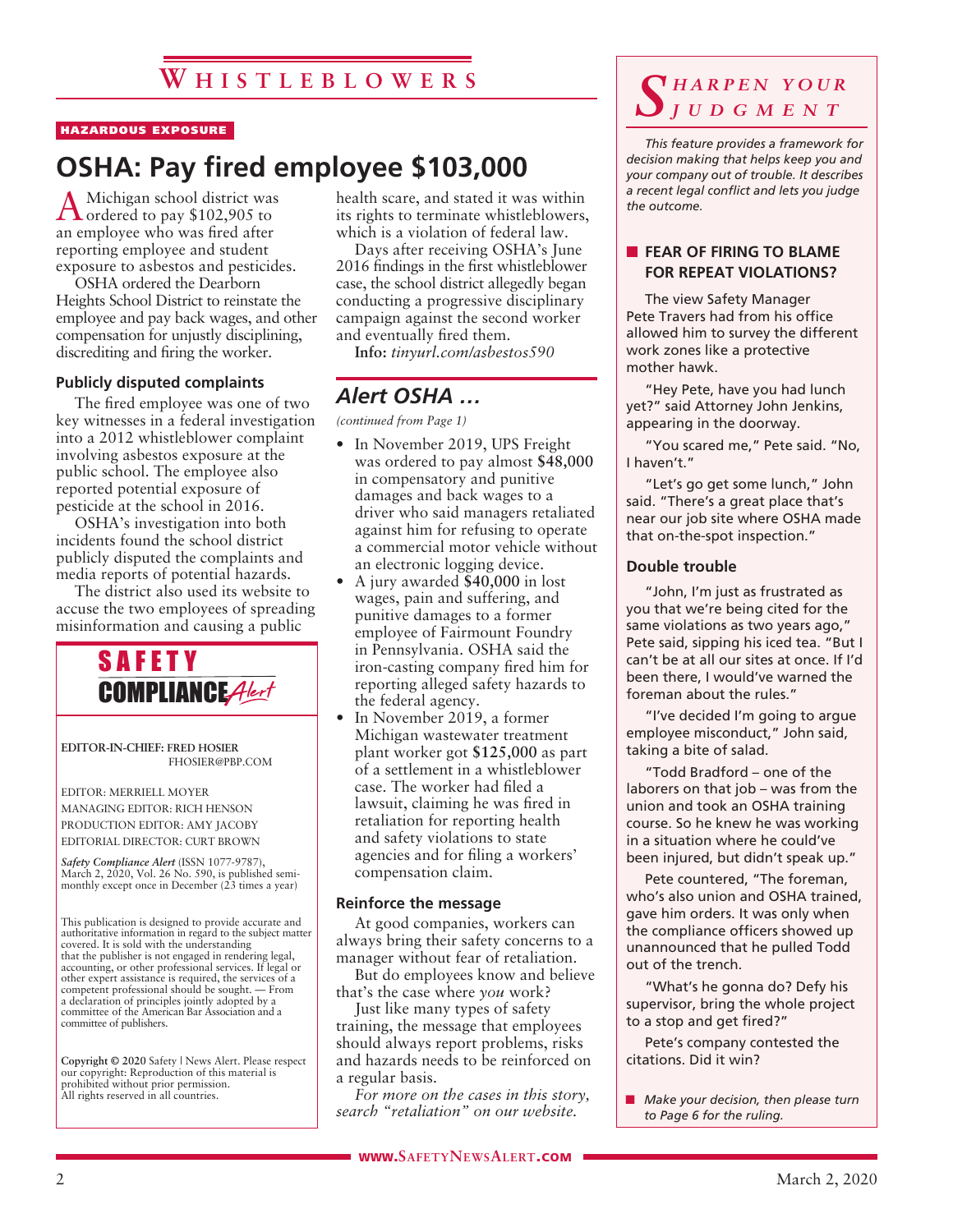### INFECTIOUS DISEASE

## **Guidance on coronavirus prevention**

**NOSHA AND THE CDC OFFER WAYS TO** LIMIT EXPOSURE FOR WORKERS

As the novel coronavirus outbreak continues to evolve, OSHA and the Centers for Disease Control and Prevention (CDC) have posted guidance on their websites.

Both agencies wanted to address exposure prevention for those most likely to be exposed.

### **Limited information**

Information on the virus, which originated in China, and the severity of its symptoms is still incomplete, with effects ranging from infected people with no symptoms to people who are severely ill and dying.

Early cases of the virus were linked to a large seafood and animal market, suggesting animal-to-person spread, but the number of patients who have had no exposure to animal markets is growing, and there's other evidence suggesting the virus is spreading between people.

China has reported spread of the virus from infected patients to healthcare workers, according to OSHA.

Without sustained human-tohuman transmission in the U.S., most American workers aren't at significant risk of infection, but workers involved in airline operations, healthcare and border protection may be exposed to travelers infected with the virus in China or other affected areas.

Business travelers who visit areas where the virus is spreading may also be at a higher risk of exposure.

However, it's still unclear how easily the virus spreads among humans.

### **Reducing exposure**

The CDC recommends:

- everyone get vaccinated for the flu and take regular preventive actions to stop the spread of germs
- healthcare professionals be on the look-out for people with fever and respiratory symptoms who recently traveled to Wuhan, China, and
- travelers stay up to date with CDC's travel health notices related to this outbreak.

**Info:** *tinyurl.com/virus590* and *www.osha.gov/SLTC/novel\_ coronavirus*

#### RECORDKEEPING

### *March 2, 2020, is deadline for e-reporting 300A*

Heads up! It's time again to **L** electronically submit injury summaries to OSHA.

March 2, 2020, is the deadline for electronically reporting your OSHA Form 300A data for calendar year 2019.

### **Who has to report?**

Establishments with 250 or more employees that are currently required to keep OSHA injury and illness records, and facilities with 20-249 employees that are in certain industries must submit info from Form 300A electronically to OSHA.

(For a list of facilities with 20-249 employees that have to report, go to *tinyurl.com/300Alist591*.)

OSHA says it uses the data to

identify facilities with high rates of workplace injuries and illnesses. OSHA will use the data for both enforcement and outreach.

There are three options to submit the data on OSHA's website:

- Enter the data into a webform
- Upload a CSV file to process single or multiple facilities at the same time, or

• Transmit an API file. Starting this year, employers must include their facilities' Employer Identification Numbers.

Other OSHA rules for Forms 300, 300A and 301 aren't changed by the electronic requirement.

**Info:** *osha.gov/recordkeeping/ finalrule/index.html*

*Watch what's happening in various states. Some actions indicate trends.*

### **N** RULE REQUIRES EMPLOYEE **ACCESS TO SAFETY PLANS**

A proposed standard requiring **California** employers to share their safety plans with employees is expected to go into effect Jan. 1, 2021.

California's Occupational Safety and Health Standards Board has approved the standard.

The standard requires employers to provide employees with access to written injury and illness prevention plans within five days of a request.

Employers have two options:

- 1. They can provide requesting employees a printed or electronic copy of the plan.
- 2. In lieu of providing a copy of the plan, employers can allow their employees "unobstructed access through a company server or website, which allows an employee to review, print and email the current version of the program." **Info:** *tinyurl.com/calinjprev590*

### **N WEBSITE UPDATED TO VERIFY OSHA TRAINING CARDS**

**Nevada** employers have a new way to verify employee OSHA 10- and 30-hour Construction and General Industry training cards.

The Division of Industrial Relations and Safety Consultation and Training Section implemented updates to the NV1030.org website allowing employers to verify OSHA cards issued after Jan. 1, 2020, according to *Nevada Business Magazine*.

Previously, the website was used for finding authorized OSHA 10- and 30-hour trainers, but now the site also allows employers to verify the card status of their employees.

Older cards may not be verifiable on the site, but they could still be valid. If a card was issued before Jan. 1, 2020, it must be verified by contacting the issuing institution.

**Info:** *NV1030.org*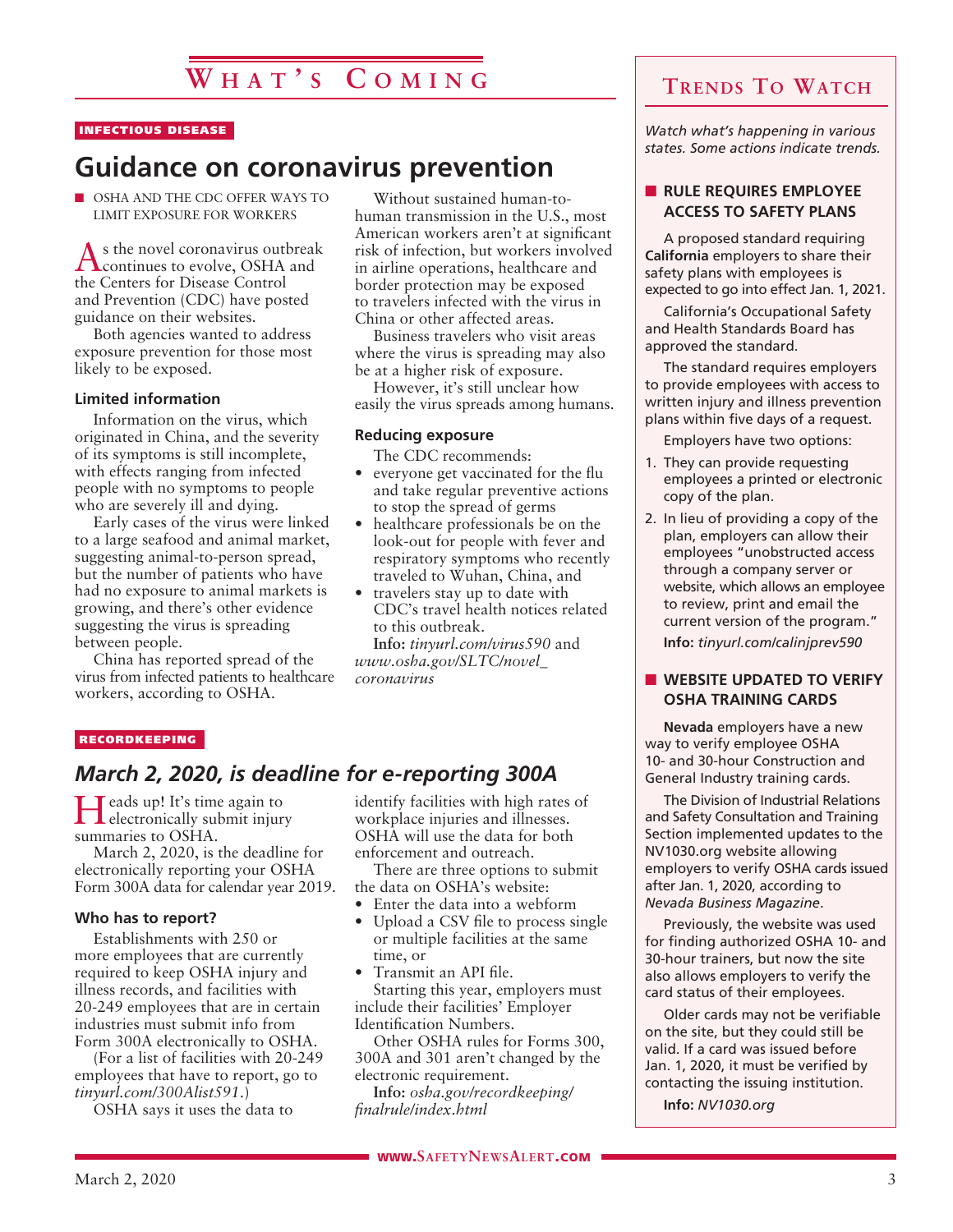## **Roundup of most recent OSHA citations**

### Employee crushed to death when stone falls on him

OSHA cited a manufacturer after a stone slab fell off a storage rack, crushed and killed an employee. **Fine:** \$87,516

**Company:** Quartz and Stone Creations of New Hampshire, Northwood, NH **Business:** Cut stone manufacturing

**Reasons for fine:**

- *13 serious violations, including failure to:*
- furnish place of employment free from crushing hazards likely to cause death or serious physical harm
- keep emergency escape ladder accessible and free from vegetation
- ensure appropriate eye and face protection was worn
- implement energy control program
- get manufacturer's approval before modifying forklifts
- train forklift operators on safe use of fork attachments
- prevent employees from standing on or under elevated parts of forklifts
- take forklifts in need of repairs out of service
- examine forklifts before use
- safeguard employees from recognized hazards of electrical equipment

*Seven other-than-serious violations, including failure to:*

- keep exit signs clearly visible
- perform annual maintenance checks on fire extinguishers
- retain all employee audiometric test records
- preserve employee silica and noise exposure records for at least 30 years
- perform initial monitoring of worker exposure to respirable silica
- **Note:** Four of the other-than-serious violations are from a second citation with no fine.

### 2 workers die in trench collapse; \$88K OSHA fine

Two Alabama contractors were cited by OSHA after two workers were killed in a trench collapse at a residential project. **Fines:** \$55,326 (Calloway Inc.);

\$33,156 (OLA Inc.)

**Companies:** Calloway Inc., dba American Lawn Company, Bessemer, AL; OLA Inc., dba Outdoor Living Areas, Bessemer, AL

**Businesses:** Water and sewer line construction (both companies)

### **Reasons for fines (both companies):**

*Six serious violations each for failure to:*

- train employees on recognition and avoidance of unsafe conditions
- ensure employees wore protective helmets in areas where head injuries could occur
- provide safe mean of egress from excavation 4 feet or more in depth
- keep excavated materials at least 2 feet from edge of excavation
- ensure excavations were inspected daily by competent person
- protect employees working in trench from cave-ins by using adequate protective systems

### Crane drops steel plate on worker's foot: \$170K

OSHA cited a New Jersey aluminum manufacturer after a crane operator was hospitalized when a steel plate fell from an uninspected crane onto his foot.

Inspectors found the company failed to conduct annual crane inspections and didn't report the injury within 24 hours of the injured worker's hospitalization. **Fine:** \$169,524

**Company:** Aluminum Shapes LLC, Delair, NJ

**Business:** Aluminum extruded product manufacturing

### **Reasons for fine:**

- *Three repeat violations for failure to:*
- perform monthly inspections of hoist chains
- complete periodic inspections of cranes in past 12 months
- report hospitalization of injured employee within 24 hours

*One serious violation for failure to:* • secure load in lifting device

- **Note:** The company was placed in
- the Severe Violator Enforcement Program.

### **WORKERS' COMP DECISIONS**

### Can terminated worker continue to collect?

An injured worker fired for insubordination wants to continue to collect benefits. Can she collect?

- **What happened:** A worker injured her leg after being told her work needed improvement. The company accommodated her restrictions, but she continued to struggle and was fired for insubordination.
- **Company's reaction:** You were fired for misconduct, which had nothing to do with your injury.
- **Decision:** No, she couldn't collect. Even though there was precedent an injured worker fired for misconduct doesn't count as refusal of employment, there wasn't enough evidence proving she was still injured when she was terminated, according to an appeals court.
- **Cite:** *City of Fort Smith v. Kaylor*, AR Court of Appeals, No. CV-19-308, 11/6/2019.

### Can family of worker killed by disease collect?

A worker got meningitis and died after cleaning a storage shed. Can his family collect benefits?

- **What happened:** A groundskeeper contracted meningitis and died after cleaning out a storage shed contaminated with bird feces and dead birds. Doctors said the infection could've been a result of exposure to bird feces.
- **Company's reaction:** Others who worked in the shed didn't get sick.
- **Decision:** The family couldn't collect. Despite the doctors' expert opinions, there was no conclusive evidence the infection had a connection to the storage room.
- **Cite:** *School District of Indian River County v. Cruce*, FL Court of Appeals, No. 1D17-3342, 11/27/19.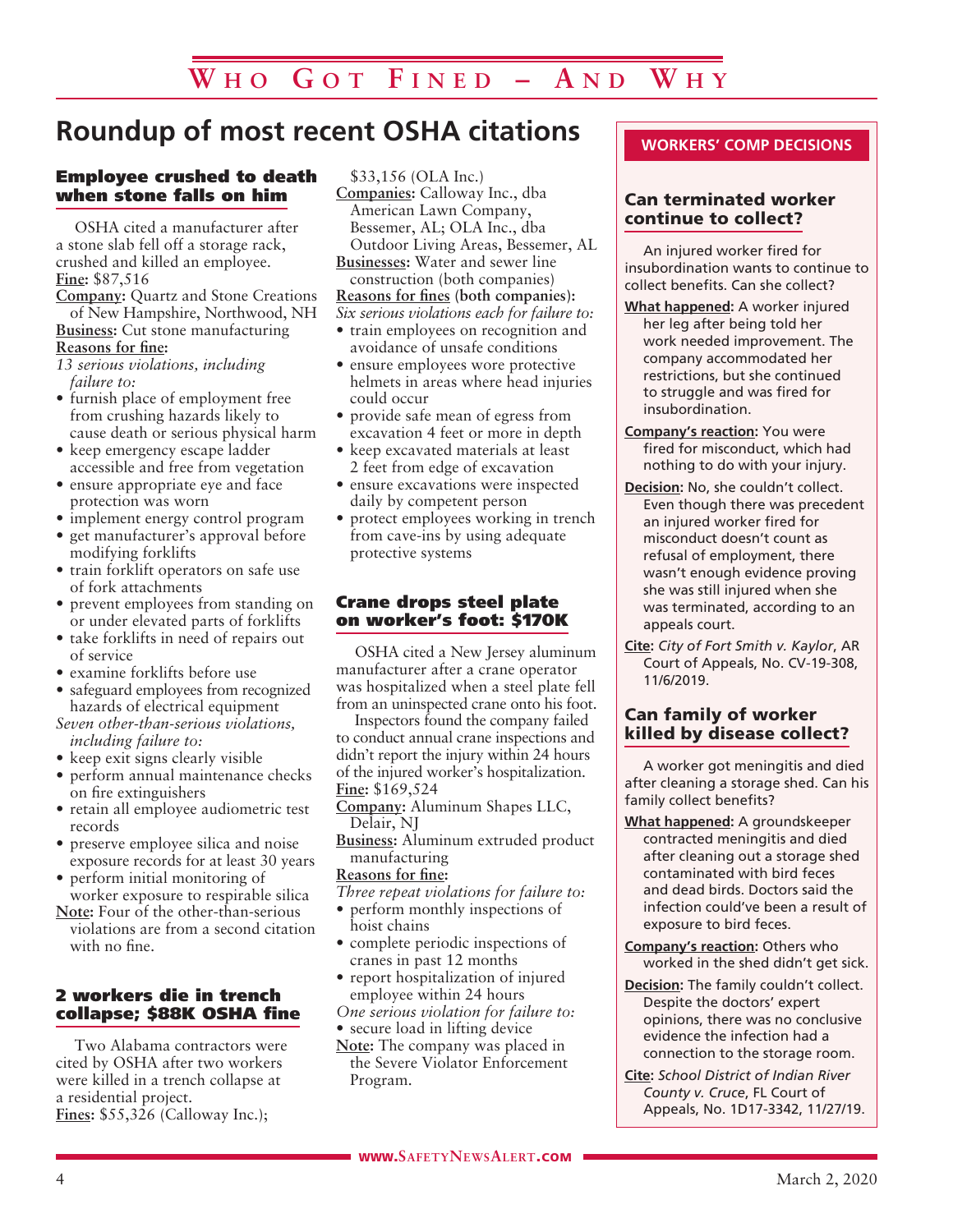## **W h a t ' s W o r k e d f o r O t h e r C o m p a n i e s**

CA subscribers include a broad range of small, medium and large firms involved in all types of economic activity. *In this regular section, three of them share a safety success story.*

## **1** Put it in an email or save it for a meeting?

Our employees get so focused on their day-to-day work tasks – plus whatever else is going on in their lives – that safety's not something they're thinking much about.

So when it comes to workplace safety awareness, I have to be selective how I put the word out.

### **Undivided attention needed?**

Management is on board with the importance of safety, so I have the authority to send emails out to the entire campus if there's something that's

## 2 Ergonomics policy improves engagement

When I started the job at my employer two-and-a-half years ago, they hadn't kept track of ergonomic injuries.

I made sure that changed.

### **Injuries kept to a minimum**

The new policy encourages workers to be proactive by speaking up, nipping injuries in the bud.

The employee might start feeling a little pain. They'll call me and I'll find ways to help.

happening, or going to happen, that everyone needs to be aware of.

But those messages should be items our people can quickly read and then go about their day. One example of that: when it gets really cold, tips on how to walk properly on patches of ice so they don't slip, fall and get injured.

Other times, I mix it up by printing and posting fliers in our break rooms.

*REAL*

*REAL*

*PROBLEMS,*

*SOLUTIONS*

For more-involved and critical safety issues – like emergency management, the alarm system or fire extinguisher training – it makes more

This year we made 30 ergonomic evaluations. Usually, we inspect the

work station of a new hire. Or it could be an employee's work station where there's nothing wrong – the worker just wants to make sure they're safe.

We've kept ergonomic injuries to a minimum.

There have been just two ergonomic-related injuries this year. One was carpal tunnel/repetitive motion; the other was tendinitis.

The employee with tendinitis had been incorrectly using equipment, and sense to address them in-person.

The best time of all to do that is the quarterly "all-hands" staff meetings, when operations are shut down for an hour and everybody's in the conference room.

Safety managers have to read their personnel and decide: Is a mass email, or a flier in a high-density area, enough? Or is this something people will pick up better if I'm looking them in the eye?

*(John Seidl, EHS Site Manager,* 

*Derco Aerospace Inc., Milwaukee)*

waited until they were already injured before reporting it.

### **Until there's a regulation …**

Someday there will be detailed federal laws on workplace ergonomics because of the insurance costs involved as a result of injuries. But in the meantime, it's up to safety directors to make the call.

*(Antonio Ruiz, Environmental Health and Safety Manager, Otis College of Art and Design, Los Angeles)*

### 3 Some tips to prevent new hire injuries

When people get injured it's usually in their first six months on the job or after 10 years and complacency sets in.

In those first six months or so, those injuries occur because the newly hired employee is ignorant of the risks involved with their job.

So what can be done to prevent new employees from getting injured?

### **Set expectations, give specifics**

When talking to a potential new hire, tell them about what you expect at your company from a safety perspective.

When you have orientation, talk about safety while setting your expectations. Tell them, "Here are our safety rules. We expect you to follow them."

You'd be surprised how many companies just give them a safety handbook and say, "Here read this. Oh, by the way, sign the back page, tear it out and give it to me now.'

We can't have that. We have to talk to them about it – either go over it right away or talk about it after they've read the handbook.

Tell them,"This is what we expect of our employees. If you're not going to follow these rules then this job is not the best place for you." Then explain what the repercussions are for not following the rules.

After setting those expectations, you'll want to go over the specific safety hazards they'll find in the department they'll be working in.

Let them know you want them to be aware of, and avoid, those hazards.

*(Adapted from a presentation by Edwin Foulk, Partner, Fisher Phillips LLP, Atlanta, at the 2019 VPPPA Safety+ Symposium)*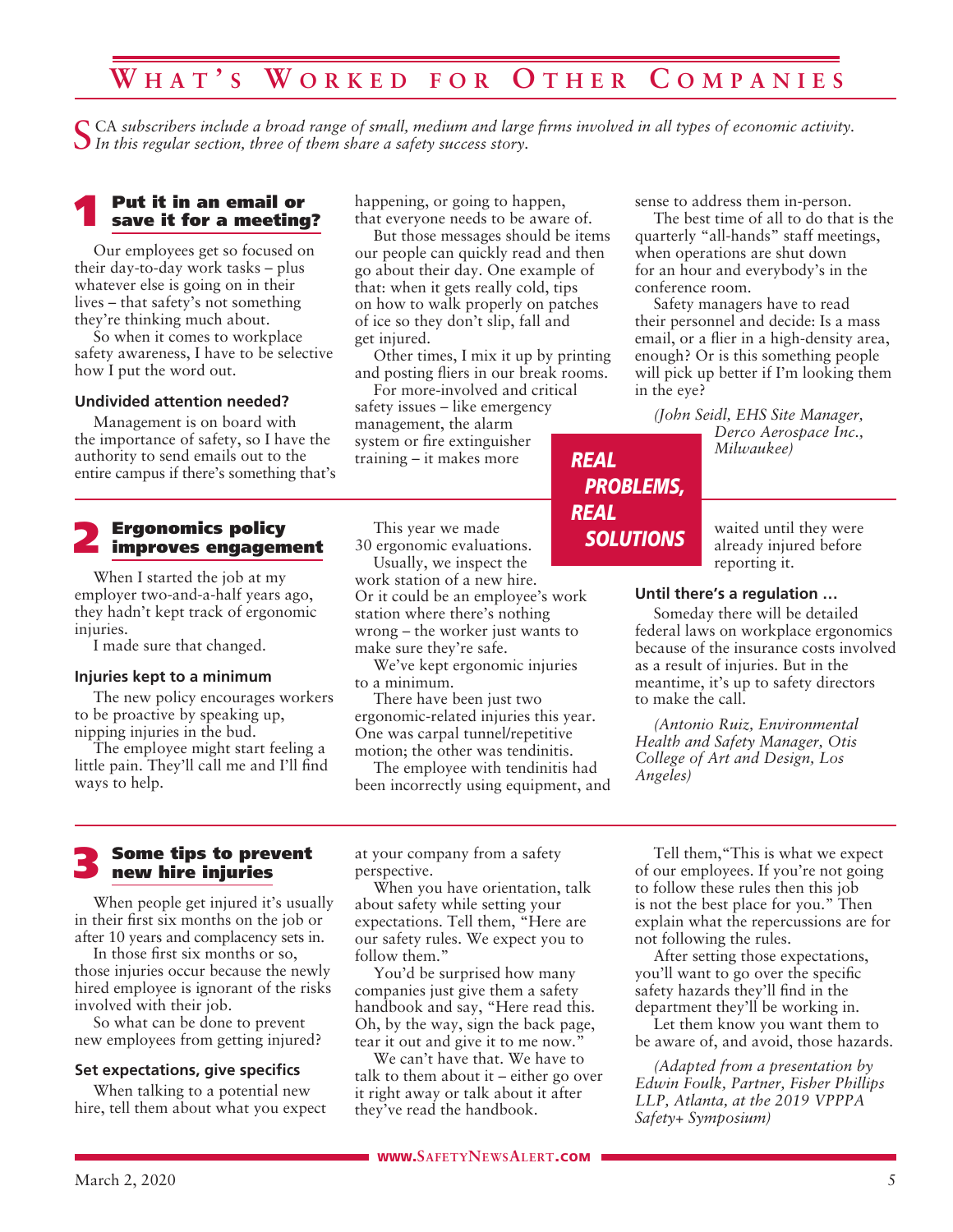### TARGET INDUSTRIES

## **OSHA revises National Emphasis Program on respirable silica**

OSHA has made revisions to its National Emphasis Program on respirable crystalline silica in general industry, maritime and construction.

This new NEP targets specific industries expected to have the highest numbers of workers exposed to silica and focuses on enforcement of new silica standards, one for general industry and maritime, and one for construction.

Those standards were effective June 2016 and compliance was required Sept. 23, 2017 for construction and June 23, 2018 for general industry and maritime employers.

Respirable crystalline silica is generated by cutting, sawing, grinding, drilling and crushing certain types of stone and concrete materials. Inhaling those particles can cause silicosis, an incurable lung disease, along with other lung problems and diseases.

OSHA will conduct 90 days of compliance assistance for stakeholders prior to beginning programmed inspections for the NEP, according to an OSHA news release.

The NEP contains these changes:

• A revised application to the lower permissible exposure limit for respirable crystalline silica to 50 micrograms per cubic meter as an eight-hour time-weighted

average in all three industries.

- An updated list of target industries that area OSHA offices will use to develop randomized lists of employers for targeted inspections.
- Compliance officers will refer to current enforcement guidance for inspection procedures.
- All OSHA regional and area offices must comply with the NEP, but are not required to develop corresponding regional or local emphasis programs.
- State Plans must participate because of the nationwide exposures to silica. **Info:** *tinyurl.com/silica590*

### *Can products have HCS and GHS container labels?*

Guidance from OSHA reveals many chemicals won't be able to carry multi-jurisdictional chemical hazard communication labels on containers.

Past information from OSHA and the UK's Health Safety Executive indicates it won't be possible to place a legally compliant multi-jurisdictional chemical hazard communication label or panel of labels on a chemical container.

A June 2016 OSHA letter of

interpretation seems to state inconsistent OSHA Hazardous Communication Standard and international Globally Harmonized System labels wouldn't be permitted on chemical containers distributed in the U.S., according to the law firm Keller and Heckman.

OSHA's HCS 2012 doesn't prohibit additional information on a GHScompliant label, and via a January 2013 letter of interpretation, OSHA clarified this is permitted as long as it doesn't cast doubt on the HCS required information.

### **Same for European Union**

But would affixing a destination country's label along with the HCScompliant label cast doubt?

**Answer:** Possibly. If the two labels are on the same container there can be no conflict or contradiction between them, and contradictions may arise if another country adopted a different version of the GHS than the U.S., according to OSHA.

The UK's Health Safety Executive agreed via advice dated Oct. 22, 2019:

"Overall, it is questionable whether the inclusion of multiple country/ regional labels would meet all of these requirements."

**Info:** *tinyurl.com/ghs590*

### *Sharpen your judgment – THE DECISION*

### *(see case on Page 2)*

No. Pete's company lost and will have to pay over \$22,000 in fines.

To prove "unpreventable employee misconduct" on Todd's part, the company would have to have shown that:

- written safety rules were adequately communicated to the employee
- steps were taken by the company to discover violations of the rules, and
- it effectively enforced the rules when infractions were discovered.

The court ruled that Pete's company didn't meet any of those qualifications.

It also didn't look good that the company had been cited by OSHA for the same violations in the past.

Todd testified that he followed his foreman's instructions because he'd seen co-workers get laid off for reporting concerns about unsafe conditions, and was afraid the same thing would happen to him.

### **N** ANALYSIS: WORKERS SHOULDN'T FEAR RETALIATION

It's important for employees to be comfortable with reporting any safety issues without fear of retaliation.

Also, company safety policy should be in writing and understood by your employees.

For ideas visit *osha.gov/Publications/OSHA3905.pdf*

**Cite:** *Secretary of Labor v. Casale Construction Services Inc.,* Occupational Safety and Health Review Commission, No. 17-0734, 10/21/19. Dramatized for effect.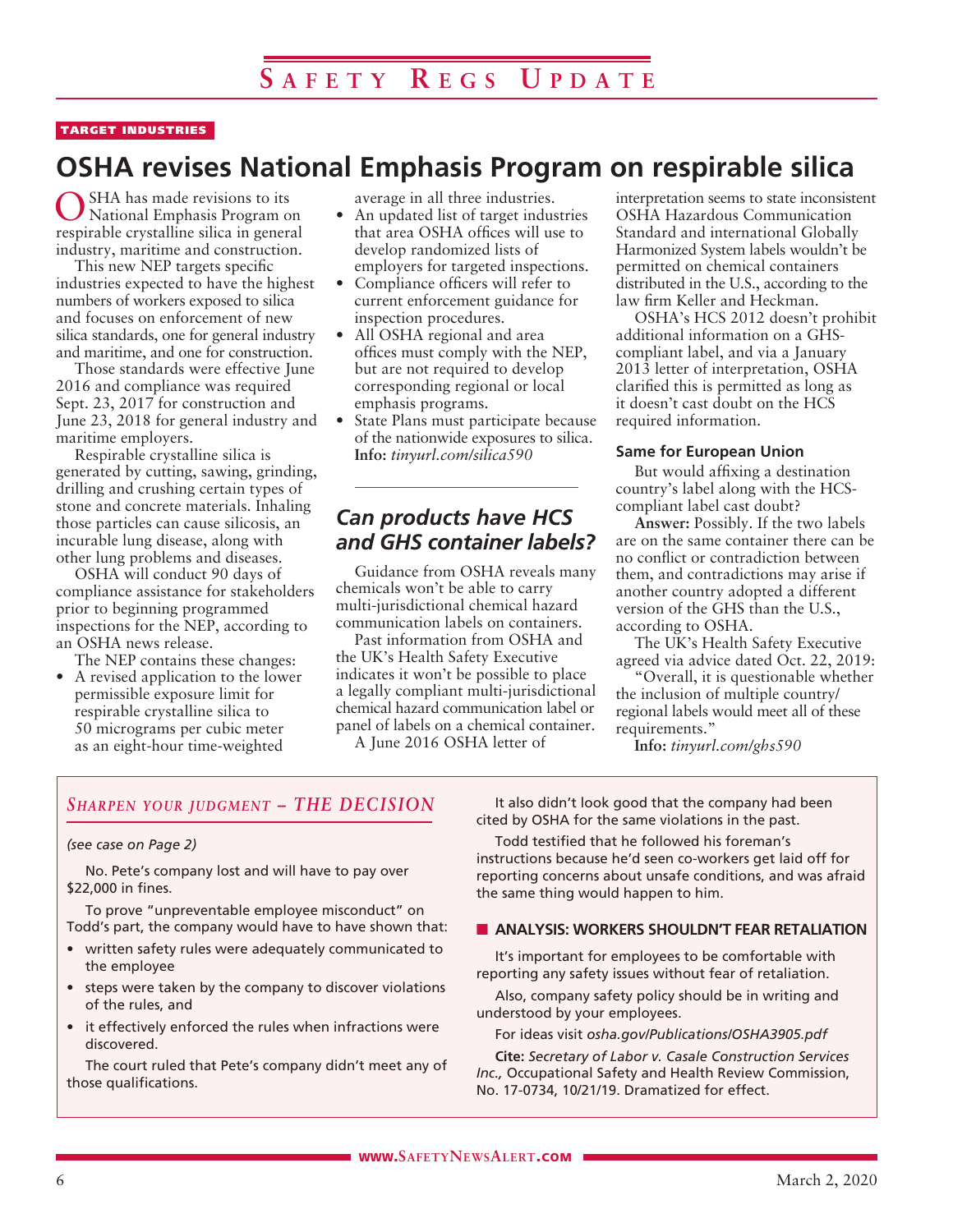## **F e d e r a l A c t i v i t i e s**

## **Government notices on workplace safety**

*Here's* SCA*'s digest of key notices that appeared recently in the* Federal Register (FR) *or on OSHA's website concerning workplace safety issues.* 

### TRANSPORTATION

A trucking company's attempt to decertify a class action lawsuit based on the Department of Labor's new interpretation of the sleeper berth time regulation was shot down Jan. 24 by a federal court.

Because the court didn't refer to an older DOL interpretation in its original decision, the new interpretation had no effect on the case, according to the court.

In 2018, Arkansas truck drivers filed an ongoing class action lawsuit against PAM Transport Inc. claiming they should be paid for time they spent in a sleeper berth under the Fair Labor Standards Act.

PAM Transport argued sleep time is never compensable for commercial drivers under federal law.

However, the Arkansas district court found federal regulation required compensation for sleeper berth time over eight hours during shifts of 24 hours or longer.

Despite the DOL's new interpretation, the court stuck to its original ruling that the truckers should be paid.

**Info:** *tinyurl.com/berth590*

### MINE SAFETY

Failure to pay attention to atmosphere readings of multi-gas detectors led to a fatal explosion at a Kentucky coal mine, according to MSHA. The devices detected methane gas above permissible limits, but the detectors were silenced and no action was taken.

Paradise Mine #9 was shut down for reclamation and a plan for sealing its shafts submitted.

MSHA approved the plan, which required work to stop if methane levels reached 1% or more.

The mine operator, Murray Energy Corporation, hired Fricke Management and Contracting to

construct seals at two shafts but didn't provide the contractor with its directive on methane gas.

On July 31, 2019, a Murray supervisor took readings which indicated methane levels ranging from 0.5% to 3% but didn't record the information or tell the Fricke employees about the unsafe levels.

Richard Knapp, a Fricke employee, and three co-workers arrived at the mine to construct the seals, and Murray provided two of the Fricke employees with multi-gas detectors.

Battery-powered grinders were also in use, and Fricke workers smoked cigarettes as they worked.

Three explosions happened quickly. One of Knapp's co-workers saw him fall into a shaft. His body wasn't found.

An investigation revealed three multi-gas detectors in use during the operation, but only one of them was turned on in the few hours immediately before the explosion occurred.

**Info:** *tinyurl.com/mshainvest590*

#### ACCIDENTAL RELEASES

The U.S. Chemical Safety and Hazard Investigation Board (CSB) approved its final rule on accidental release reporting, which will now grant companies eight hours to report, up from four hours in the proposed rule.

This rule requires facility owners experiencing an accidental release of regulated, hazardous material that results in death, serious injury or substantial property damage to report key information to the CSB.

Required information is limited to critical information so the CSB can make informed decisions about its jurisdiction, inter-agency coordination and deployment, according to the pre-publication version of the rule.

- Required information includes:
- minimal contact information
- basic description of the incident, and
- relevant Chemical Abstract Service (CAS) registry numbers associated with the chemicals involved. **Info:** *tinyurl.com/release590*

### **WHERE TO GET HELP**

### **N** INDOOR ENVIRONMENTAL **QUALITY DURING RENOVATION**

The National Institute for Occupational Safety and Health (NIOSH) has conducted several health hazard evaluations in buildings undergoing renovations.

NIOSH investigators identified issues that could affect indoor environmental quality (IEQ) such as a lack of dust control, use of high emission building materials and limited communication with occupants about hazards.

The result is a document outlining steps to maintain acceptable IEQ during construction and renovation projects.

The document categorizes the recommendations by stage of the project, from initial planning to implementation.

**Info:** The document is free at *tinyurl.com/ieq590*



In response to flu outbreaks, 80% say they wash their hands more frequently, thoroughly or longer after using a public restroom.

**Info:** *bradleycorp.com/ handwashing*

*Each issue of* SCA *contains an exclusive survey to give safety professionals insight into what their peers nationwide are thinking and doing.*